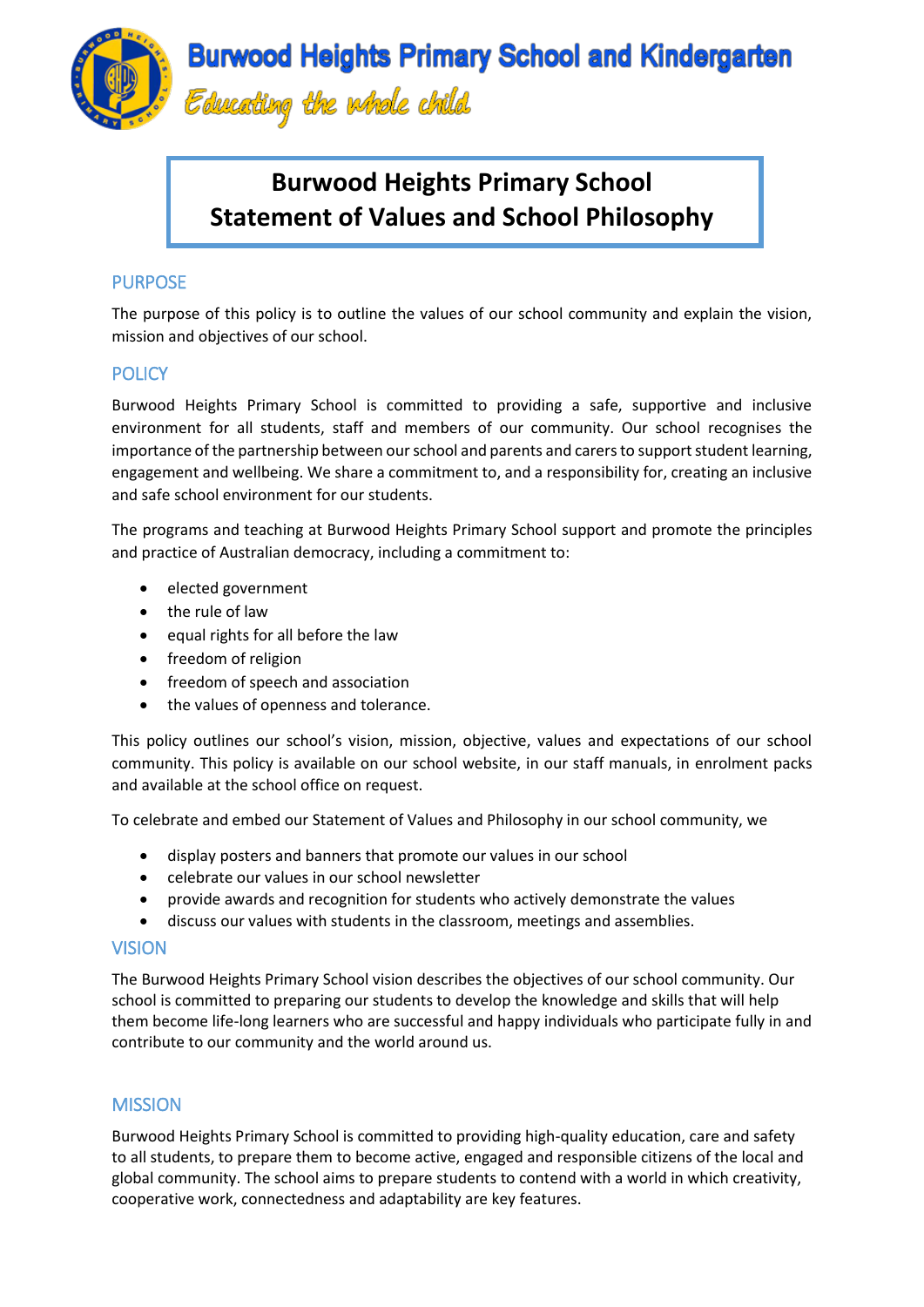### **OBJECTIVE**

Burwood Heights Primary School's objective is to ensure all students leave our school with a practical understanding of the curriculum and the ability to apply their skills and knowledge to make a positive contribution to the community (local, national and global).

# VALUES

At Burwood Heights Primary School we strive to provide a caring and challenging learning and teaching environment that equips students with social, personal and thinking skills to become valued members of the school and the wider community. **RESPECT, SENSITIVITY, HONESTY, RESPONSIBILITY AND ACHIEVEMENT** are the core values that underpin the vision of the school.

**Respect** means worthy conduct and thoughts

Respect each other and the environment by listening to others, using manners, helping look after property and the environment and honouring rules of family and school.

#### **Sensitivity** means empathetic understanding

Show sensitivity by treating others with care, compassion and kindness. Try to understand other people's views and feelings by being supportive and caring towards them. Listen to others and accept and value differences.

#### **Honesty** means acting ethically and with integrity at all times

Know and do what is right. Take responsibility for your actions, present original work and ideas and tell the truth.

#### **Responsibility** means being accountable

Set a good example in all areas of your life. Be punctual, complete tasks and treat others as you would like to be treated.

#### **Achievement** means accomplishing

Set and reach goals to improve your skills and knowledge. Take pride in your work and feel good about yourself.

#### **The Learner Profile**

The Learner Profile represents ten attributes valued by Burwood Heights Primary School. We believe these attributes, and others like them, can help individuals and groups become responsible members of local, national and global communities helping to create a better and more peaceful world.

As learners, we strive to be: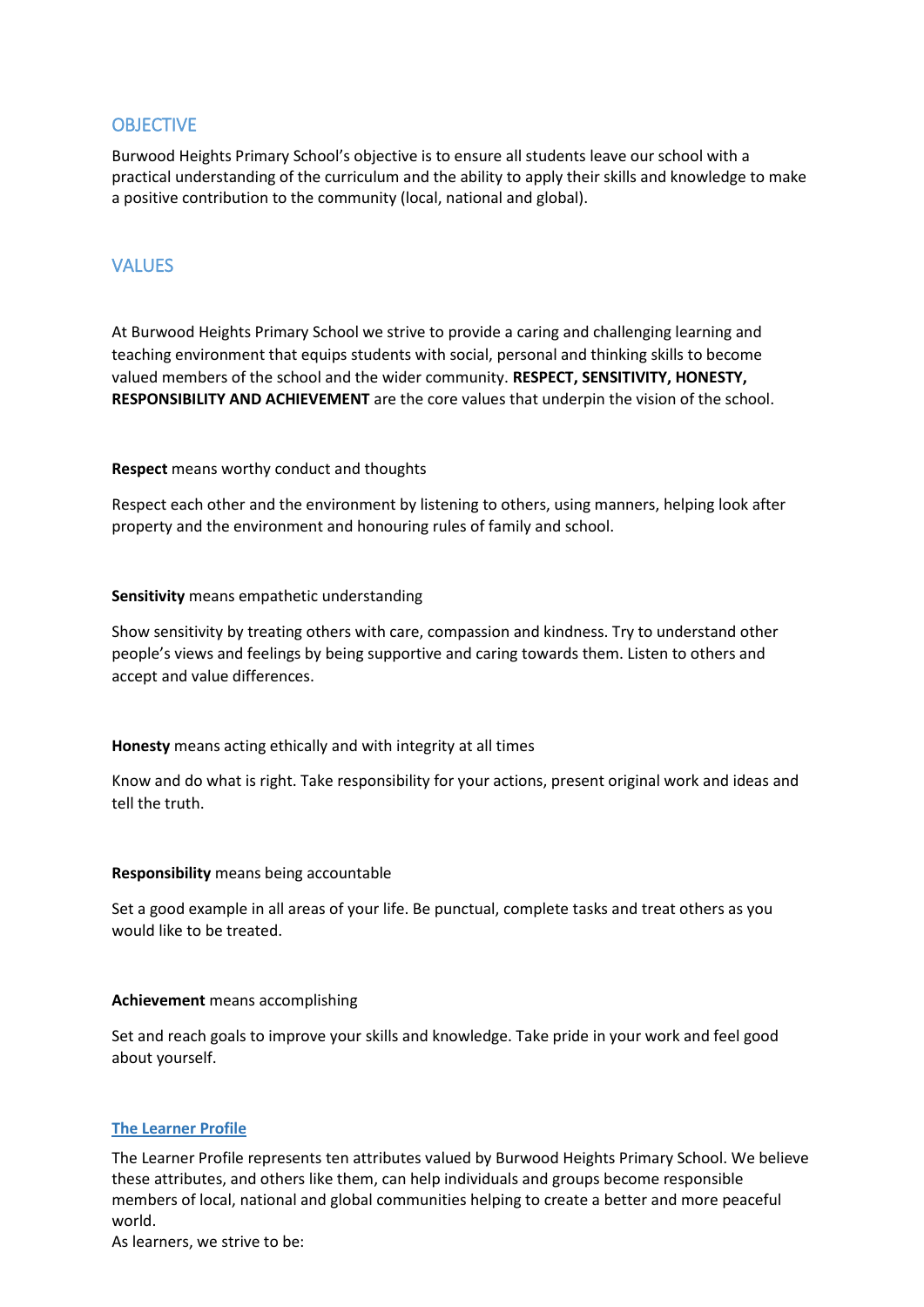- **Inquirers-** we nurture our curiosity. We learn with enthusiasm and sustain our love of learning.
- **Knowledgeable-** we develop and explore knowledge across a range of discipline.
- **Thinkers-** we use critical and creative thinking skills to analyse. We use initiative in making reasoned, ethical decisions.
- **Communicators-** we express ourselves confidently and creatively in many ways.
- **Principled-** we act with integrity and honesty, with a strong sense of fairness and justice with respect and dignity.
- **Open-Minded-** we critically appreciate our own cultures as well as the values and traditions of others.
- **Caring-** we show empathy, compassion and respect.
- **Risk-takers-** we approach uncertainty with forethought and determination.
- **Balanced-** we understand the importance of balancing different aspects of our livesintellectual, physical and emotional, to achieve well-being for ourselves.
- **Reflective-** we thoughtfully consider the world and our own ideas and experience.

# BEHAVIOURAL EXPECTATIONS

Burwood Heights Primary School acknowledges that the behaviour of staff, parents, carers and students has an impact on our school community and culture. We acknowledge a shared responsibility to create a positive learning environment for the children and young people at our school.

As principals and school leaders, we will:

- model positive behaviour and effective leadership
- communicate politely and respectfully with all members of the school community
- work collaboratively to create a school environment where respectful and safe behaviour is expected of everyone
- behave in a manner consistent with the standards of our profession and meet core responsibilities to provide safe and inclusive environments
- plan, implement and review our work to ensure the care, safety, security and general wellbeing of all students at school
- identify and support students who are or may be at risk
- do our best to ensure every child achieves their personal and learning potential
- work with parents to understand their child's needs and, where necessary, adapt the learning environment accordingly
- respond appropriately when safe and inclusive behaviour is not demonstrated and implement appropriate interventions and sanctions when required
- inform parents of the school's communication and complaints procedures
- ask any person who is acting in an offensive, intimidating or otherwise inappropriate way to leave the school grounds.

As teachers and non-teaching school staff, we will:

- model positive behaviour to students consistent with the standards of our profession
- communicate politely and respectfully with all members of the school community
- proactively engage with parents about student outcomes
- work with parents to understand the needs of each student and, where necessary, adapt the learning environment accordingly
- work collaboratively with parents to improve learning and wellbeing outcomes for students with additional needs
- communicate with the principal and school leaders in the event we anticipate or face any tension or challenging behaviours from parents
- treat all members of the school community with respect.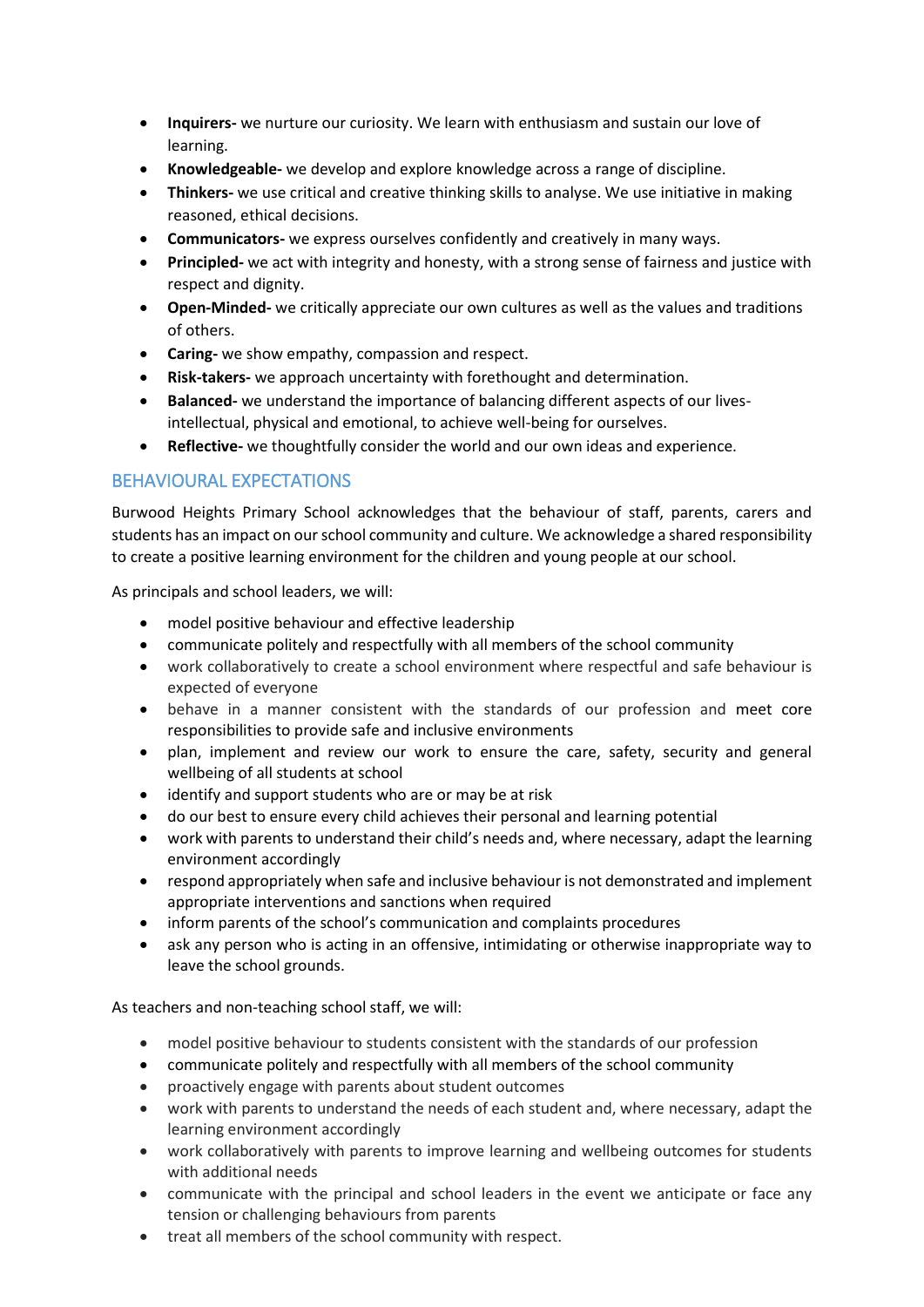As parents and carers, we will:

- model positive behaviour to our child
- communicate politely and respectfully with all members of the school community
- ensure our child attends school on time, every day the school is open for instruction
- take an interest in our child's school and learning
- work with the school to achieve the best outcomes for our child
- communicate constructively with the school and use expected processes and protocols when raising concerns
- support school staff to maintain a safe learning environment for all students
- follow the school's processes for communication with staff and making complaints
- treat all school leaders, staff, students, and other members of the school community with respect.

As students, we will:

- model positive behaviour to other students
- communicate politely and respectfully with all members of the school community.
- comply with and model school values
- behave in a safe and responsible manner
- respect ourselves, other members of the school community and the school environment.
- actively participate in school
- not disrupt the learning of others and make the most of our educational opportunities.

As community members, we will:

- model positive behaviour to the school community
- treat other members of the school community with respect
- support school staff to maintain a safe and inclusive learning environment for all students
- utilise the school's processes for communication with staff and submitting complaints.

# UNREASONABLE BEHAVIOURS

Schools are not public places, and the Principal has the right to permit or deny entry to school grounds (for more information, see our *Visitors Policy*).

Unreasonable behaviour that is demonstrated by school staff, parents, carers, students or members of our school community will not be tolerated at school, or during school activities.

Unreasonable behaviour includes:

- speaking or behaving in a rude, manipulative, aggressive or threatening way, either in person, via electronic communication or social media, or over the telephone
- the use or threat of violence of any kind, including physically intimidating behaviour such as aggressive hand gestures or invading another person's personal space
- sending demanding, rude, confronting or threatening letters, emails or text messages
- sexist, racist, homophobic, transphobic or derogatory comments
- the use of social media or public forums to make inappropriate or threatening remarks about the school, staff or students.

Harassment, bullying, violence, aggression, threatening behaviour and unlawful discrimination are unacceptable and will not be tolerated at our school.